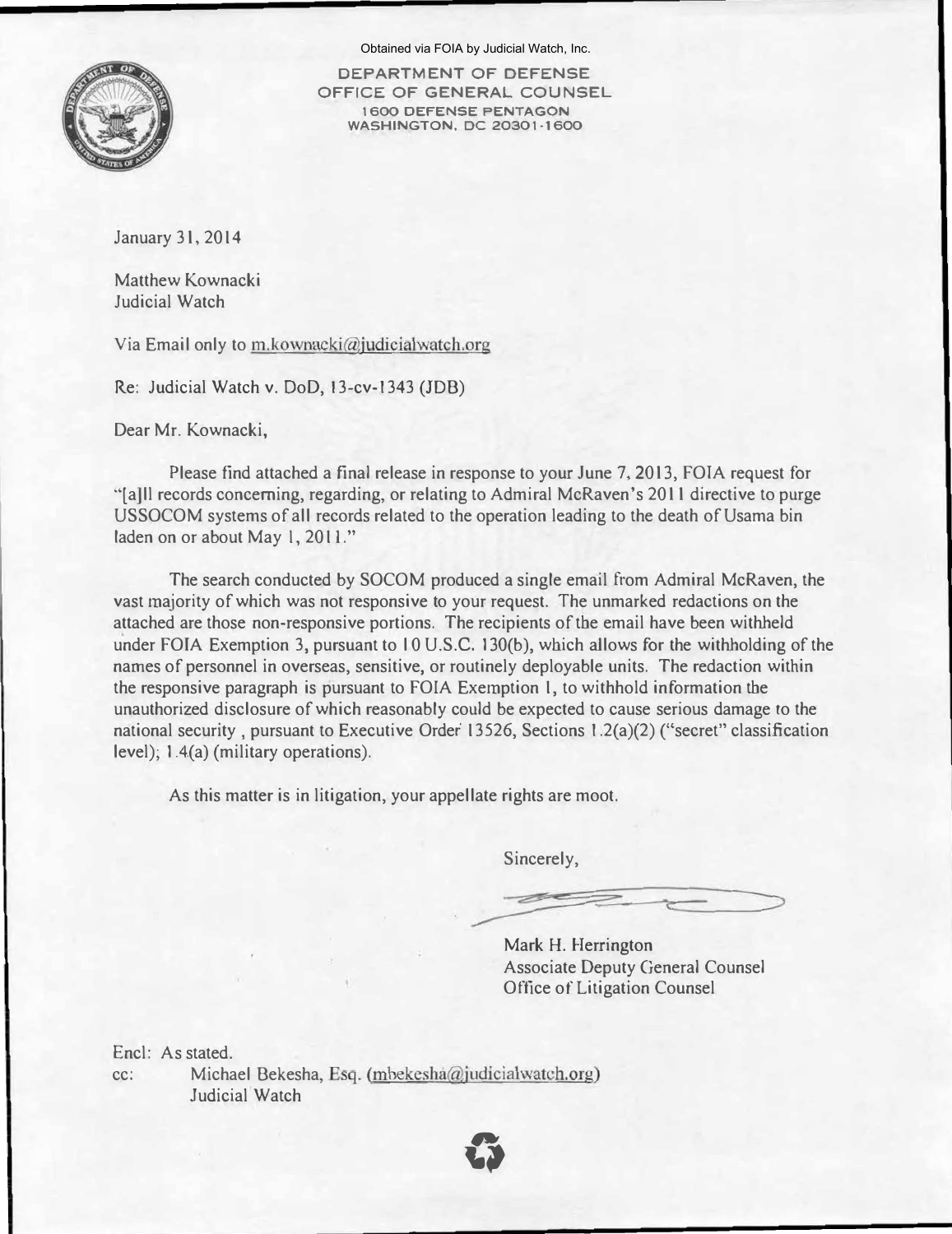Obtained via FOIA by Judicial Watch, Inc.

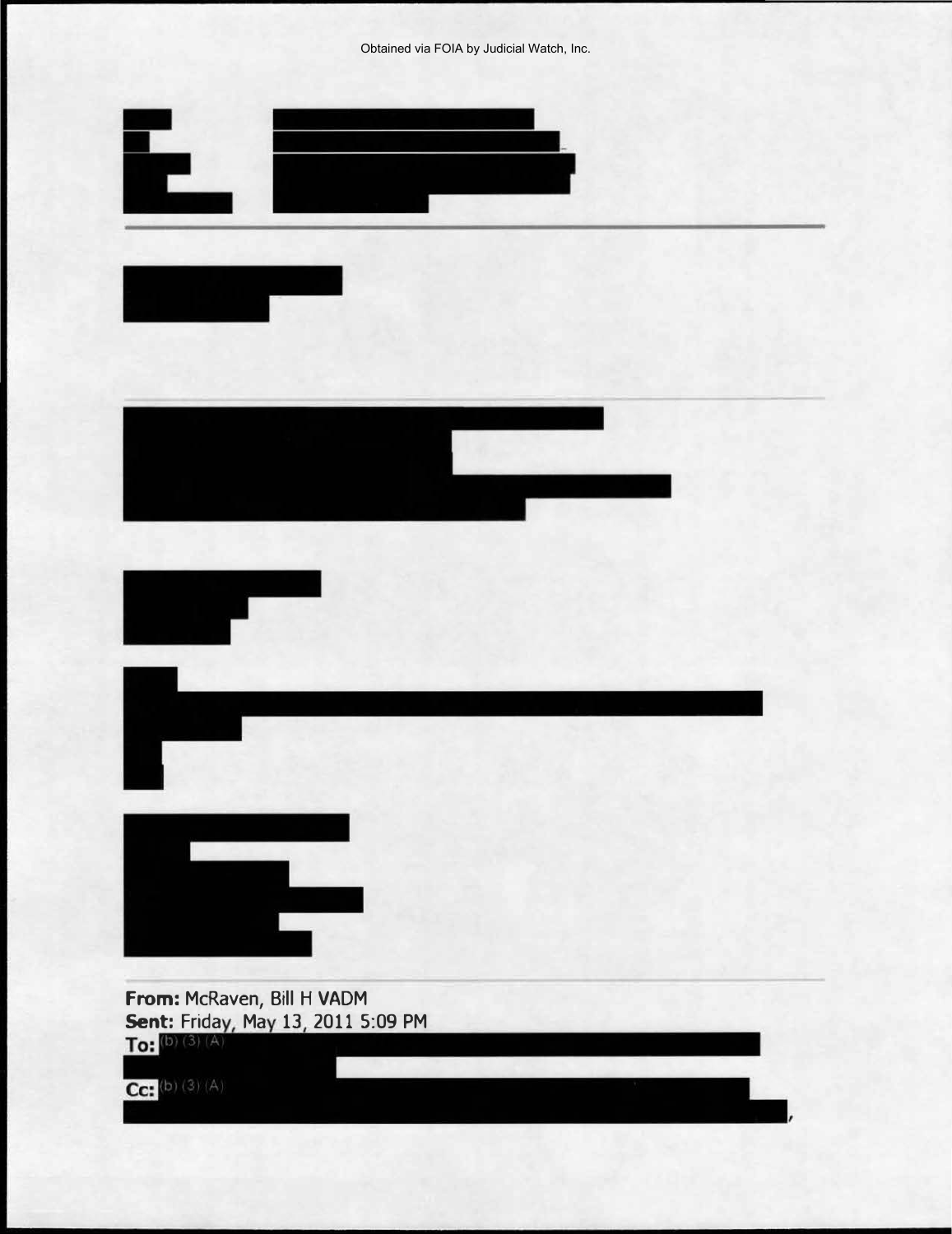$b) (3) (A)$ 

Subject: OPSEC Guidance / Neptune Spear

CLASSIFICATION: SECRET **CAVEATS: NONE** TERMS: NONE

## Gentlemen,





One particular item that I want to emphasize is photos; particularly UBLs remains. At this point all photos should have been turned over to the CIA; if you still have them destroy them immediately or get them to the **DIMAN** 

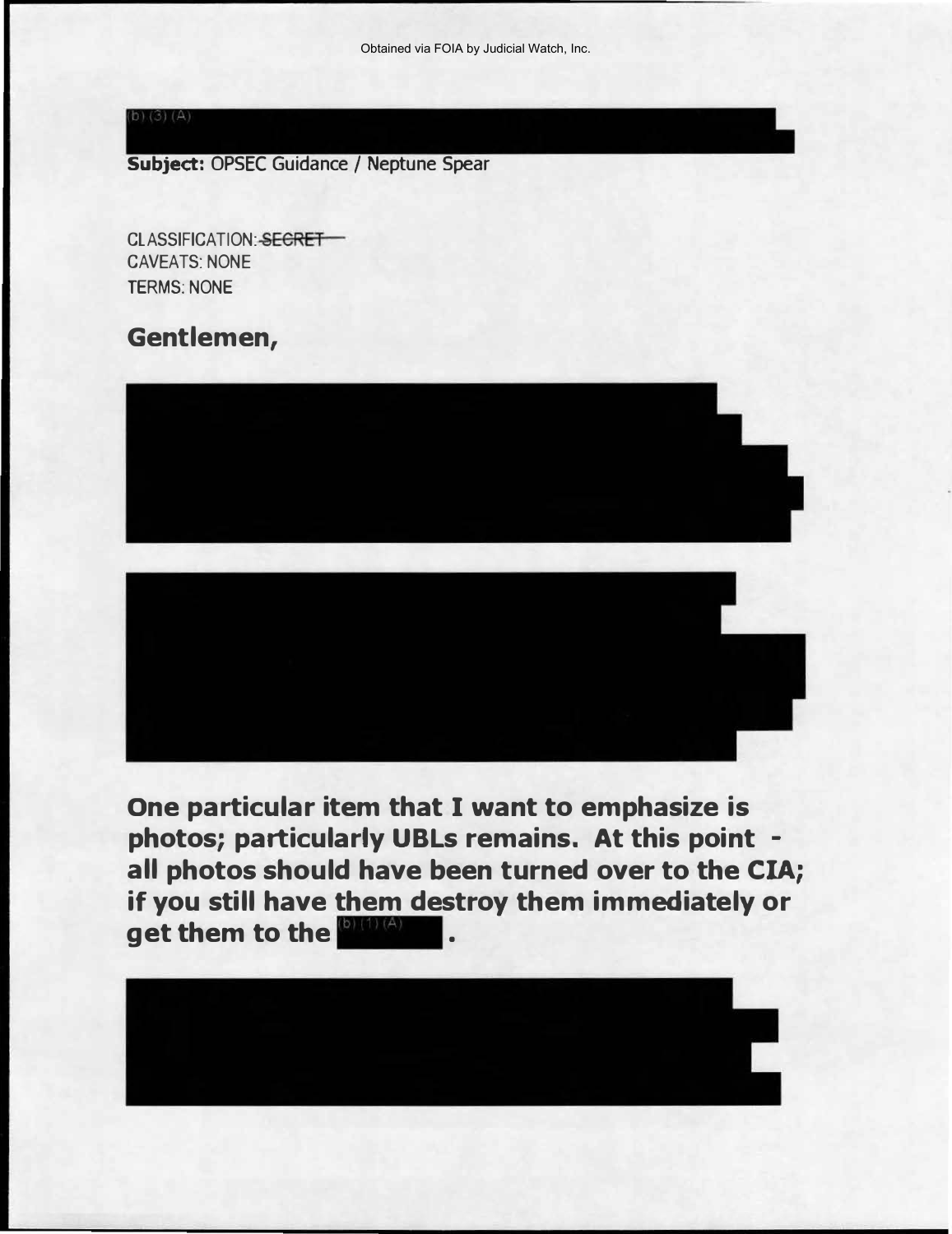Obtained via FOIA by Judicial Watch, Inc.

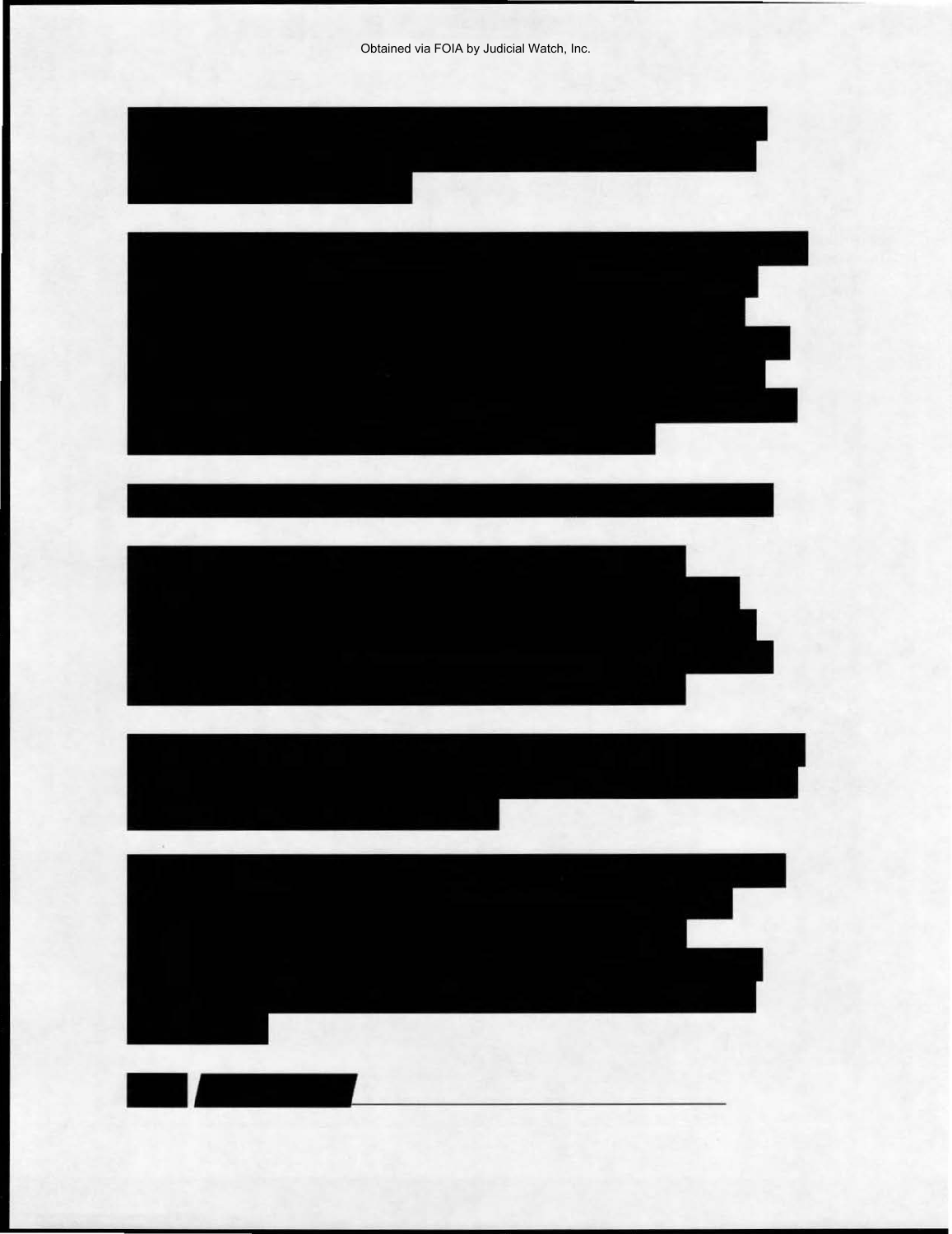

## Thanks, McRaven

DERIVED FROM: MANUAL 380-5 DECLASSIFY ON: 25 YEARS FROM DATE OF SOURCE DATE OF SOURCE: 1 MAY 2006

CLASSIFICATION W/O ATCH<del>. SECRET\_</del> CAVEATS W/O ATCH: NONE TERMS W/O ATCH: NONE

CLASSIFICATION: SECRET CAVEATS: NONE TERMS: NONE

DERIVED FROM: MANUAL 380-5 DECLASSIFY ON: 25 YEARS FROM DATE OF SOURCE DATE OF SOURCE: 1 MAY 2006

CLASSIFICATION W/O ATCH: SECRETT CAVEATS W/O ATCH: NONE TERMS W/O ATCH: NONE

CLASSIFICATION: SECRET CAVEATS: NONE TERMS: NONE

Classification: SECRET Attachment Classification: UNCLASSIFIED Caveats: NONE